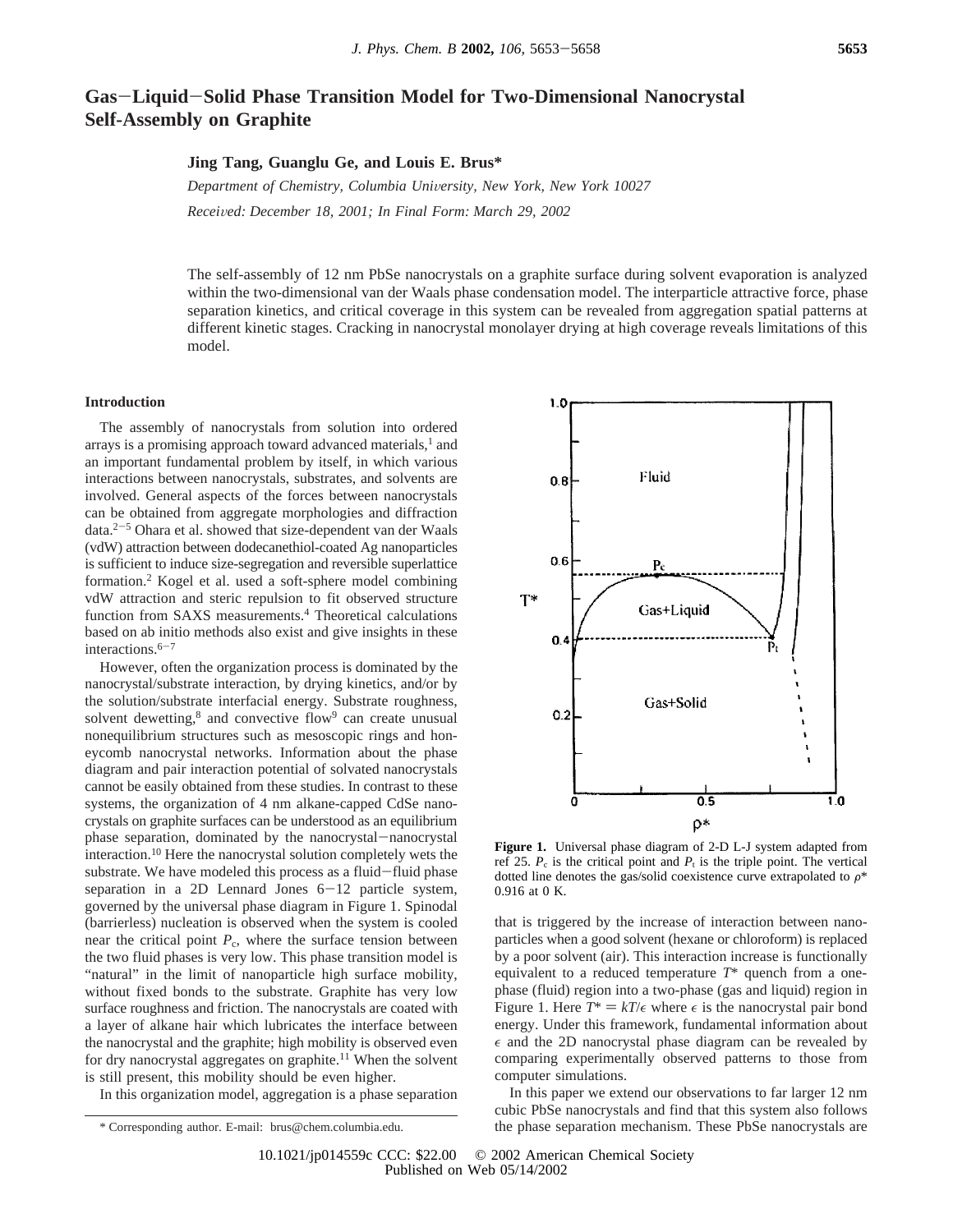

**Figure 2.** (A) Small aggregates of PbSe nanocrystals formed at surface coverage of 0.5% after drying of a hexane solution. (B) Example of a dimer, trimer, and quadramer identified from the high-resolution image. (C) Occurrence distribution of the aggregates formed by  $3-7$  nanoparticles. The distribution is fitted to the form  $y = 274(\pm 29)^*0.69$ - $(\pm 0.02)^x$  (dotted line). ( $\pm$ 0.02)<sup>x</sup> (dotted line).  $\mu = \mu_1^{\circ} + kT \log X_1 = \mu_2^{\circ} + \frac{1}{2}$ 

big enough to be seen individually by AFM so that detailed information on the particle ordering in different patterns can be obtained, and the gaseous region (i.e., extremely low surface coverage) in the phase diagram can be explored. We also explore cracking that occurs when the liquid phase undergoes a liquid/ solid-phase transition (i.e., freezes) as *T*\* drops below the triple point temperature  $P_t$ . These observations help us to understand the limitations as well as the usefulness of the phase transition model.

### **Experiment**

Twelve-nanometer cube-shaped PbSe nanocrystals capped with oleic acid were synthesized using an organometallic method by W. Gaschler and C. Murray of IBM Yorktown Heights. Sizeselection using the hexane/ethanol solvent pair was performed at least three times, both to narrow the size distribution (final standard deviation less than 5%) and to reduce free oleic acid in solution. All solvents were of reagent grade (SAF) or better and used as received. Highly oriented pyrolytic graphite (HOPG) was used as the substrate. Tapping mode atomic force microscopy (AFM) images were taken using a Nanoscope III microscope (Digital Instruments, Santa Barbara, CA) after depositing a drop (∼30 *µ*L) of particle solution on HOPG and letting the drop dry in air. In the phase diagram, a complete nanocrystal monolayer at 0 K corresponds to unitless coverage  $\rho^* = 0.9165$ , where  $\rho^*$  is the area occupied by the particles per unit area. The AFM does not experimentally resolve interstitial spaces between nanocrystals in a complete monolayer, and thus a complete monolayer is  $\rho^* = 1$ . We multiply our experimental coverages by 0.9165 to convert them to the theoretical  $\rho^*$  scale.

## **Results and Discussions**

TEM images show the PbSe nanocrystal cores are cubic in shape. However, in AFM images, the nanocrystals appear spherical. They also show hexagonal closest packing in arrays, as expected for spheres. We attribute this sphere-like behavior to the passivation of the nanocrystals by deformable oleic acid, which lowers the anisotropy of the interaction potential at the equilibrium bond length.

**1. Extremely Dilute Regime: Evidence for Gas Phase.** In the phase diagram only a single (gas) phase exists for a wide range of effective temperatures, if the surface coverage is very low, less than 1%. The gas-phase equilibrium distribution of particles among monomers, dimers, or higher number aggregates (or among different geometries) reflects the interplay of enthalpy and entropy and can be used to measure the interparticle interaction. In our earlier study of 4 nm CdSe nanocrystals, we did not observe small aggregates at low coverage, probably because they are easily swept away by the AFM tip during scanning.<sup>10</sup> However, in Figure 2 we do observe small aggregates of the much more massive 12 nm PbSe particles. We plot the occurrence of the aggregates (aggregation number 3 to 7) as a function of their size, in large HOPG regions free of step edges. Monomers and dimers are omitted in this histogram because although they can be seen in pictures, they are still easy to be swept by the tip and preferentially bind at step edges.

This smoothly decaying distribution is expected in equilibrium self-assembly. For isotropic particles with bond energy  $\epsilon = \alpha kT$ , the equilibrium concentration (in mole fraction) of molecules in aggregates of aggregation number  $N$ ,  $X_N$  can be obtained based on:12

$$
\mu = \mu_1^{\circ} + kT \log X_1 = \mu_2^{\circ} + \frac{1}{2} kT \log \frac{1}{2} X_2 =
$$
  

$$
\mu_3^{\circ} + \frac{1}{3} kT \log \frac{1}{3} X_3 = \dots (1)
$$

where  $\mu_N$  is the mean chemical potential of a nanocrystal in an aggregate of aggregation number *N*, with  $\mu_N^0$  its standard part.  $X_N$  is the volume fraction of aggregate of number *N*; in 2D it is the surface coverage. Also,

$$
\sum_{N=1}^{\infty} X_N
$$
 = total surface coverage of particle aggregates (2)

We assume pairwise additive forces and that each extra particle forms two bonds when it joins an aggregate, thus lowering the free energy by  $-2\alpha kT$ . For small 2D aggregates this assumption is valid.13 This gives

$$
X_N = N(X_1)^N (e^{\alpha})^{2N-3}
$$
 (3)

The equivalent equation for a macroscopic model of large 2D aggregates is  $X_N = N(X_1e^{\alpha})^N e^{-\alpha\sqrt{N}}$ .<sup>12</sup> The aggregate concentra-<br>tion  $C_N = X_N/N$  (not counting constitutional nanoparticles) forms tion  $C_N = X_N/N$  (not counting constitutional nanoparticles) forms a geometric series with progression of  $X_1e^{2\alpha}$ .  $X_1$  is extrapolated from the distribution curve and the total coverage. We find  $\epsilon$  =  $(3.5 \pm 0.1)kT$  from the fit in the figure.<sup>13</sup>

For comparison we calculate the van der Waals attraction between two bare 12 nm PbSe nanocrystal cores, separated by 4.5 nm of olecic acid as measured for close-packed arrays, from Lifshitz-Hamaker theory as described previously.2,4,10 The PbSe/ air/PbSe Hamaker constant is determined using literature optical constants,14 and the imaginary part of PbSe's dielectric constant is modeled as a *δ* function centered at 2.5 eV. The calculated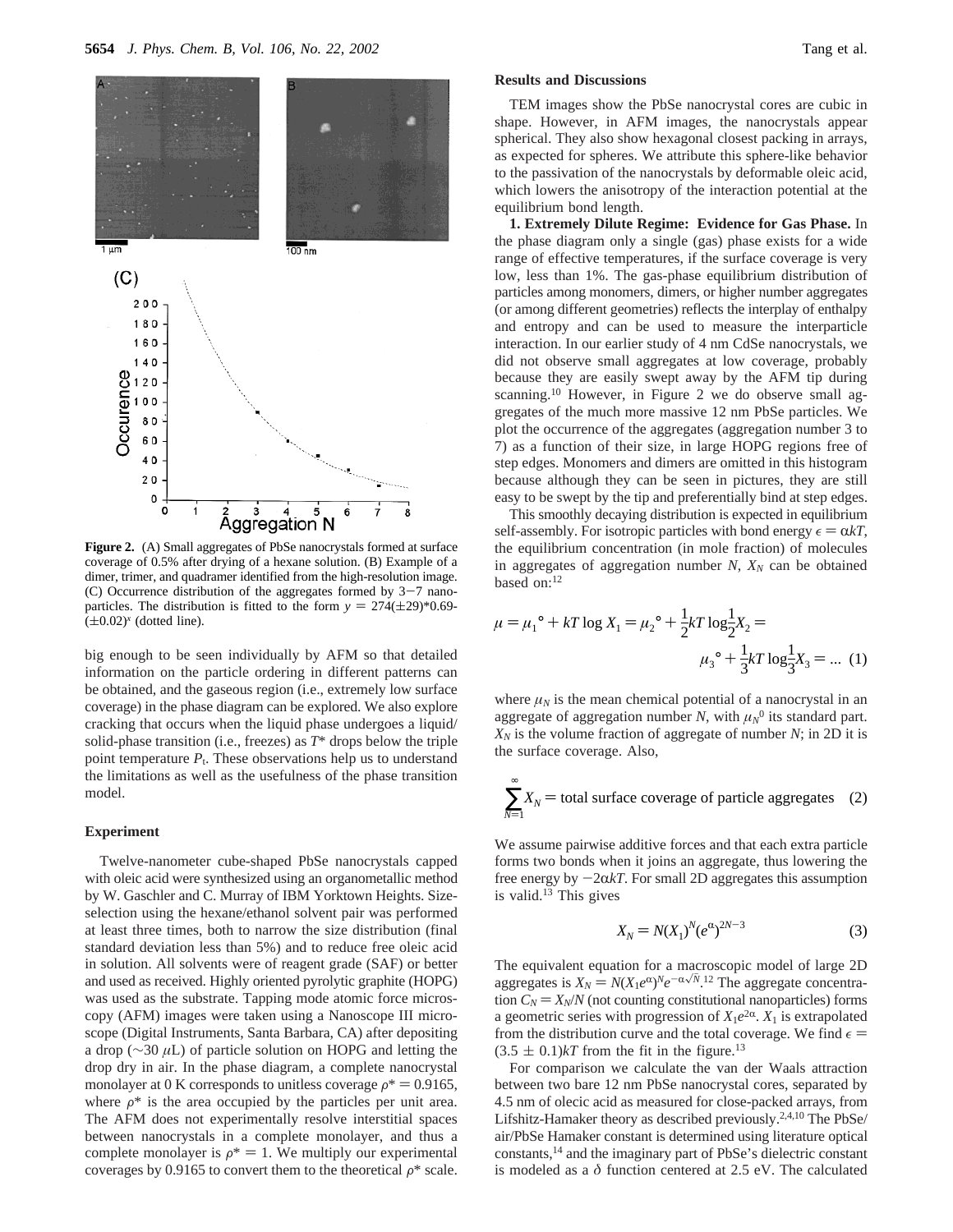

**Figure 3.** Figure 3A-F are representative images when the drying of an octane solution was quenched at certain times  $t, t = 2$  min, 5 min, 10 min, 15 min, 40 min, and 60 min from A-F, respectively. All the images are of the same size. (B) Average disk size as a function of quenching time.

attraction energy is 1.6*kT.* Our larger experimental value suggests that the dispersion force between two semiconductor cores is only a portion of the total energy. As argued by Leudtke and Landman, the interaction between capping molecules can be as large as the core van der Waals interaction after molecular conformations are optimized.9

In our phase separation model, organization into aggregates while drying corresponds to effective temperature cooling of the system. The smooth number distribution, together with the random spatial distribution, indicates that a thermal equilibrium is maintained in a large area as drying occurs. Further statistical studies could answer questions such as whether there are any magic numbers in forming these 2-D van der Waals clusters. The bond energy  $\epsilon$  should increase during the drying process as the poor (air) solvent replaces the good (hexane) solvent. The bond energy  $\epsilon = 3.5kT$  and the distribution curve reflect the bonding in the final stage of drying, just before equilibrium is broken when the aggregates irreversibly bind to the surface and stop moving. These small aggregates could be useful to study coupling between nanocrystals as a function of aggregation number. For example, the surface diffusion constants of PbSe nanocrystal monomers, dimers and trimers have been measured and they decrease with the aggregate size.15

**2. Nucleation, Growth, and Freezing at Intermediate Coverages.** Twelve-nanometer PbSe nanocrystals show the same pattern-coverage dependence as 4 nm CdSe nanocrystals. We observe round disks at  $5-20\%$  coverages, bicontinuous ribbon patterns at 20-40%, and holely monolayers at larger coverages. Monolayer-thick round disks, composed of tens to hundreds of nanocrystals, appear as shown in Figure 4. The formation of disks results from homogeneous "liquid phase" nucleation and phase separation as the effective temperature cools.10 "Liquid phase" in Figure 1 is a condensed disordered nanocrystal/solvent phase of lower 2D nanocrystal density than the condensed ordered solid nanocrystal/solvent phase, which exists in the phase diagram at the same *T*\* at higher coverage. Critical droplets form first and these droplets grow and coalescence toward the equilibrium of liquid-gas coexistence, until the disks irreversibly bind to the graphite in the last stages of drying.

Previous studies on the dynamics of nanocrystal selfassembly, using small-angle X-ray scattering and IR spectroscopy,16,17 focused on solvent evaporation and particle densification in a thick nanocrystal film at the late stage of drying. The initial nucleation and growth of 2D nanocrystal disks and the growth law have not been reported to the best of our knowledge. We performed a qualitative study using a simple stop-and-look method. Octane is used as the solvent and the drying is done in a closed container. Growth is stopped by opening the container and exposing the solution to air at certain times. As shown in Figure 3, the number of disks decreases drastically as growing time increases from 2 min to 40 min, while the disks get larger and round at the same time. The surface coverage remains the same in these images. No obvious change is found when quenching time increases from 40 min to 60 min except that fewer small disks are left. These findings provide further evidence that nanocrystals assemble through the nucleation and coarsening as in a fluid-fluid phase separation. Computer studies of 2D Lennard-Jones particle systems show a similar evolution.18 In our earlier study of 4 nm CdSe nanocrystals at similar coverages, we obtained images of liquid disks apparently caught in the act of fusing (Figure 2e of ref 10).

The shape and size of the disks differ with solvent. As shown in Figure 4, when octane was used, round disks form while much smaller disks of irregular, more faceted shape form when hexane or chloroform were used under the same coverage. This difference appears to reflect a longer drying time in octane, where the biggest observed disk had a diameter of  $1.6 \mu m$ , than in chloroform or hexane. This argument is based on the different solvent evaporation rates, as the viscosity coefficients of these solvents are very close at room temperature. From the higher resolution AFM images of the disks, the nanocrystals show hexagonal close-packing after drying. The triple point  $P_t$  occurs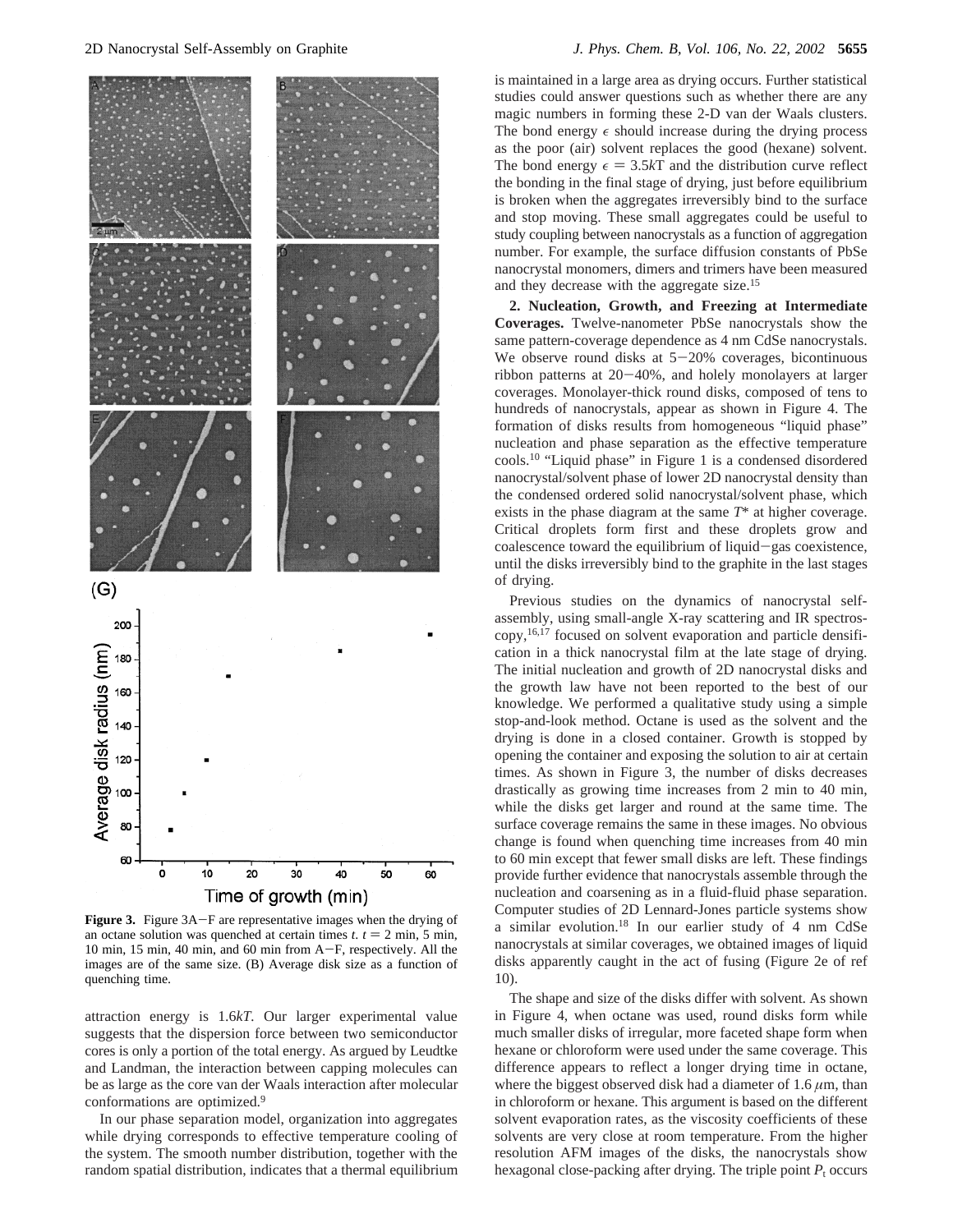



 $200 \text{ nm}$ 

**Figure 4.** Disks formed in chloroform (A) and in octane (B). Disks formed in chloroform are smaller and faceted while in octane the disks are round. Coverages of both images are about 3%.



**Figure 5.** Representatvie spinodal structure (coverage is 35% and solvent used is hexane). (B) A high-resolution image showing individual particles in the ribbon structure.

at about  $T^* = 0.41$  and  $\rho^* = 0.78$ . In section I we found  $\epsilon =$ 3.5 *kT*, at the end of the drying process when particles stop moving. This means that as drying finishes, the system cools below its triple point; liquid droplets formed during drying should freeze. Finite-size thermodynamic effects involving the surface energy between gas and liquid should depress the freezing temperature in small droplets. Nevertheless, we attribute the internal polycrystalline nature of the disks (and spinodal ribbons in the following section) to freezing of liquid drops formed at higher *T*\*. If particles are dried from an octane solution, the system can stay in the liquid *T*\* region longer and large disks grow. When these freeze, the round liquid morphology remains. Previous work has shown that very large-sized internally crystalline monolayers are obtained in drying of highboiling-point solvents.19 In hexane or chloroform, small nanocrystal droplets freeze and develop facets, as surface particles need move only a short distance. Even in octane, smaller disks at early stages are more faceted as shown in Figure 3A-C.

Nanocrystals occupying the second layer are rarely found. As argued by Korgel and Fitzmaurice, $3$  this implies a strong wetting of PbSe nanocrystal solutions on graphite. Dewetting patterns (i.e., rings of nanocrystals) are never observed on graphite. One possible reason is that nanoparticles have high mobility and dewetting holes cannot get pinned and manifest themselves.2 Also the organic solvents strongly wet the thick graphite substrate.

When the solvent is still present, nanocrystals experience a weaker vdW attraction due to the dielectric shielding of solvent molecules.10 This corresponds to a higher effective temperature  $T^* (= kT/\epsilon)$ . As in the earlier CdSe work, we carried out imaging under organic solvents using the Bioscope liquid cell. Small aggregates of PbSe nanocrystals are observed together with single particles as shown in Figure 7. Aggregates do not grow with time. This is consistent with a weaker attraction between



**Figure 6.** Largest connected clusters (red color in both panels, the left one represents the particles while the right one represents the substrate) as a function of surface coverage. Surface coverages in  $(A-C)$  are 39%, 35%, and 32%, respectively.



# 1 µm

**Figure 7.** PbSe nanocrystals form small aggregates under liquid. In situ imaging is performed on a Bioscope AFM in an open configuration.

nanocrystals. In principle, the number distribution analysis can be performed to determine the exact interparticle attractive force, as in section 1, but the poor quality of images hinders an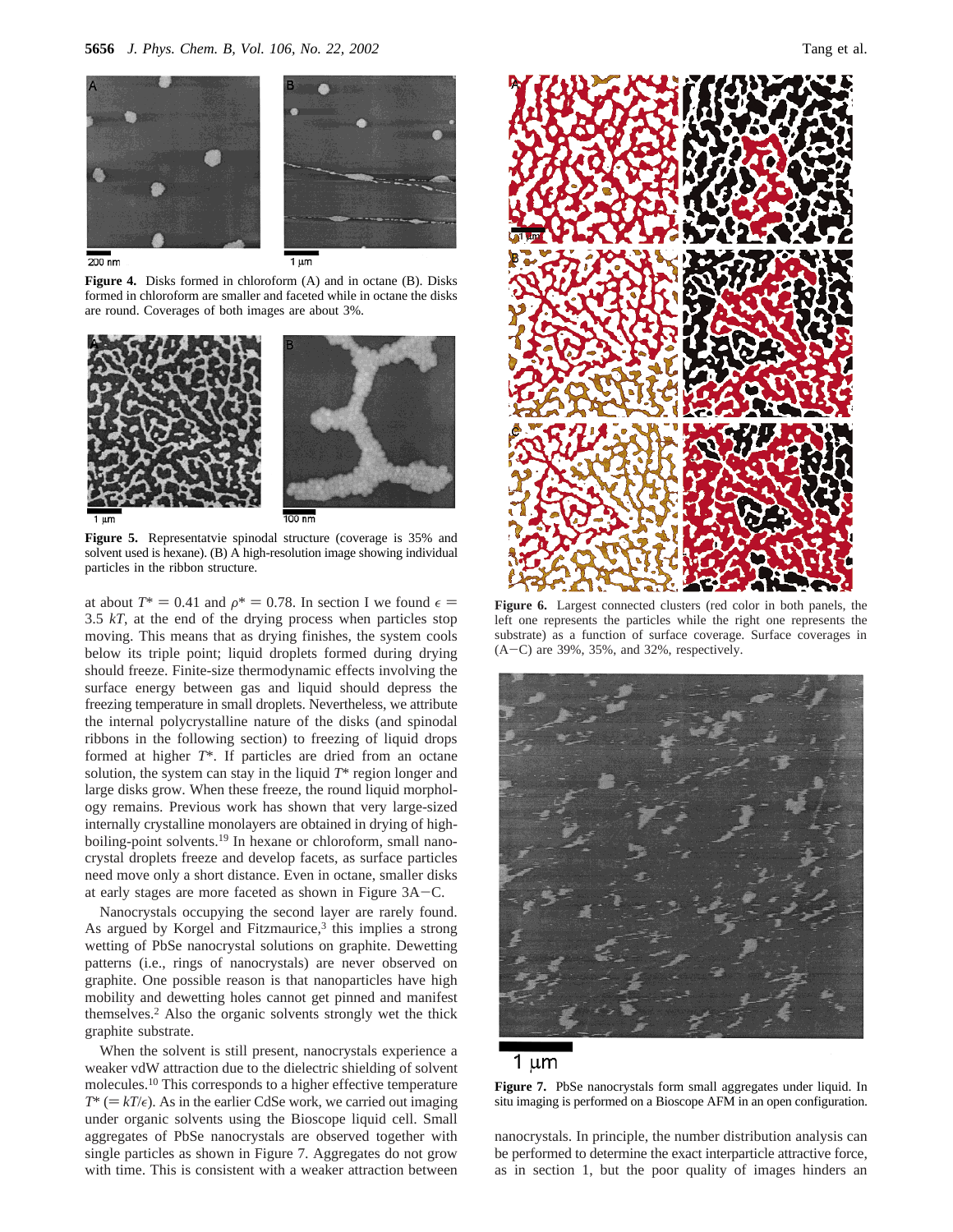

**Figure 8.** (A) AFM image of cracks formed in the monolayer film of PbSe nanocrystals after drying (coverage of 75%). (B) High-resolution image of the cracks with individual nanocrystals clearly seen.

accurate count of aggregate sizes. We suspect the tip disturbance on the particles is bigger in solution than on dry samples.

**3. Connectivity from Spinodal Patterns.** Regular bicontinuous patterns which resemble polymer spinodal decomposition patterns were observed at 20-40% coverage. Representative images are shown in Figure 5A. The high-resolution image in Figure 5B allows us to determine the accurate orientations of individual nanoparticles within the aggregates.

Similar bicontinuous images are observed in computer simulations at early times when the particle systems cool into the gas-liquid region close to  $P_c$ <sup>18</sup> A simple connectivity<br>analysis was carried out to determine P, where both the particle analysis was carried out to determine  $P_c$ , where both the particle phase and bare substrate (particle gaseous phase) should form connected networks across the whole area. We labeled the largest clusters in both phases as shown in Figure 6. When the coverage decreases from 41% to 31%, the connectivity of particle domains decreases whereas that of substrates increases. Note that the shape of these clusters remains fractal. It is at around 34% that both reach large connection. This value is close to the theoretical prediction of 32.5% for a 6-12 L-J particle system. However the inaccuracies in measuring surface coverage due to tip convolution need to be considered. A similar connectivity method was used to determine percolation threshold in a metal/insulator film.20 Critical parameters are usually hard to investigate because of extreme conditions and fast evolution.

As the coverage continues to increase above 45%, spinodal morphologies are not seen. Instead, round holes appear inside a continuous layer of nanoparticles. This has been previously observed in CdSe particle systems. In computer simulations this morphology represents gas bubbles inside a liquid phase during the drying process. From repeated AFM measurement, the distance between the adjacent nanoparticles is  $16.8 \pm 0.2$  nm. The thickness of one oleic acid layer is around 2 nm. This means that the nanocrystals are closed packed and the shape of domain is harder to anneal compared to inside.

**4. Cracking in Large Area Monolayers.** Cracking in drying of thin solid films is due to the contract of the material and the consequent stress in the film. It reveals information of the bonding between components and the interaction between the film and underneath substrate.<sup>21</sup> In our system, cracks are always observed when a monolayer of nanocrystals dries at coverages above about 64% as shown in Figure 8. The appearance of cracking directly shows that the bond length between nanocrystals is shorter, and the nanocrystal density  $\rho^*$  larger, when organic solvent is replaced by air. Cracking also indicates that nanocrystals do bond to the surface in the last stages of drying, because freely contracting films do not crack. Such bonding is not considered in the gas-liquid-solid phase transition model we describe. Bonding to the surface will hinder the nanocrystal

random thermal relative motion that characterizes a true liquid phase, and also stop disk (or spinodal stripe) mobility and coarsening. In the phase diagram, the liquid/solid freezing is a first-order phase transition; bonding to the surface may complicate this process. Computer simulations of 2D melting show the transition is complex, and sensitive to the exact form of the pair potential, and to the number of particles in the simulation. $22-25$ Finite size thermodynamic effects appear to be important.

Freezing processes can occur to both the right and left of  $P_t$ in Figure 1. As  $T^*$  drops to the right of  $P_t$ , the system first crosses the liquid/solid coexistence line. Solid-phase crystallites should precipitate out of a liquid phase. Condensed phase liquid and solid coexist over a range of *T*\* until the triple point temperature is reached. At this point the remaining liquid freezes, creating bubbles of very low-density gas phase. We observed cracking in this coverage range.

To the left of  $P_t$ , the phase diagram predicts that the system is in gas/liquid equilibrium above the triple point temperature *T*t. The entirely liquid monolayer freezes suddenly upon cooling below  $T_t$ . In fact cracks are not observed when a large area dries in the coverage range 45-64%. We might attribute this difference in cracking behavior as related to the expected difference in solid nucleation process above and below the triple point coverage. Further experimental work is needed to explore this hypothesis, and to understand the effect of finite size thermodynamic corrections, and of nanocrystal bonding to the surface. We do not know how closely the nanocrystal potential with ligands corresponds to the Lennard-Jones 6-12 potential; at high coverages the exact potential shape will affect the liquid-solid phase diagram.

The number density of cracks observed is uniform over wide areas, which implies that solvent molecules evaporate uniformly from the surface of the film. In standard theory, the direction of cracks is perpendicular to the local stress vector, which is determined by the drying front.<sup>26</sup> In large free area cracks point randomly but point to big gaps (e.g., round holes) if they are nearby. The direction of stress is perpendicular to open edges.26 As to the shape of cracks, they are rarely straight lines. Rather they are wavy and have different length and width. The dynamics of crack formation is not revealed in our experiment. But comparison to drying of a monolayer of micron-sized polysterene spheres<sup>27</sup> suggests these cracks appear sequentially. Sparse and straight cracks are symbolic of early nucleation stage. On the other hand, a late stage of cracking after complete development should show a ladder pattern of cracks: cracks divide the layer into uniform cells. Clearly the cracking in our nanocrystal system is stopped in an intermediate stage. There appears to be a scaling relation between the length and width of the cracks.

The average spacing between the cracks in the final dry film, as shown in Figure 9, appears to be uniform across the film, and increases in the two layer region than the monolayer region. This has been previously observed in drying of a mud layer where the spacing between cracks is proportional to the layer thickness.28 For the first layer, the spacing is around 200 nm.

Crack patterns are determined by the stress pattern in the film. Often a discrete spring-block model is used to simulate an elastic layer.27 In this model particles/nodes bind to each other through spring 1 with spring constant  $k_1$ , and they attach to surface elements through spring 2 (with a smaller spring constant,  $k_2$ ). Cracks open when the strain energy is larger than the bonding energy between two particles (spring 1 breaks). In ref 21, the sliding along the surface is also considered. Before breakage particles could slide on the substrate. In a one-dimensional